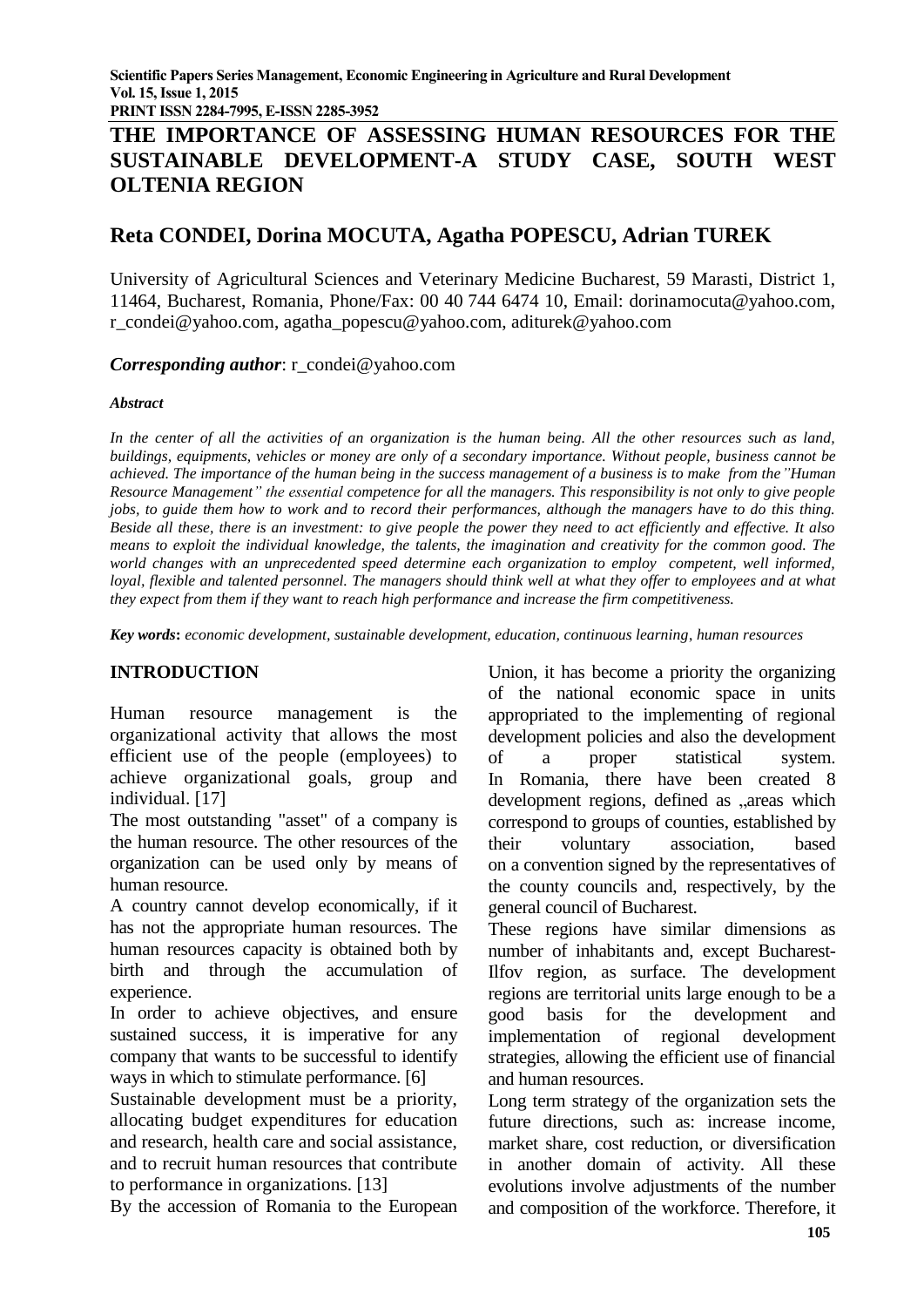#### **Scientific Papers Series Management, Economic Engineering in Agriculture and Rural Development Vol. 15, Issue 1, 2015 PRINT ISSN 2284-7995, E-ISSN 2285-3952**

is necessary to develop long-run and large-scale plans regarding the recruitment and selection of new employees, training of those existing or dismissal of the employees who no longer meet the needs of the organization. Consequently, the director of the human resources develops the strategy and submits it for approval to the administration council, establishing the categories of staff needed to be employed, and the funds required to be allocated for the recruitment-selection and for training-

specialization, so that the enterprise to have sufficient and competent staff, at the appropriate time.

The strategic management of the human resources is the process through that the human resource management is linked to the overall strategy of the enterprise, in order to achieve the goals and objectives of the organization. [7]

The human resources strategy is that part of the general strategy of the enterprise that refers only to the human resources function, so that it is a functional strategy. Like in the case of the general strategy of the organization, in the human resources strategy, *decisions are taken at three levels*:

• *At strategic level,* the general director and the human resources manager establish longterm directions, such as career management, reward policies.

• *At managerial level*, the long-term plans are concretized through the development of concrete programs; for example, the recruitment program or the reward program.

• *At operational level,* the concrete programs that have been developed are put in practice. The salaries and other forms of reward are paid, the courses and other training and perfecting programs are organized and conducted, the staff recruitment and selection is done. The strategy should be developed on time, and not in response to crises that arise. So it has to be *proactive, not reactive*. The human resources managers are more involved in the strategy development stage, so there will be fewer crises in that resolving they should offer assistance.

The human resources strategy of the organization can have the expected results only when it is developed and is followed by the entire staff of the organization, when there is

close cooperation between the corporate top management and human resources managers. Particular attention should be paid to areas that require special talents and to events that major affect the human resources, such as: geographic expansion, introduction of products and services, increase the degree of automation, mergers and acquisitions, in order to see if there are or may be created specialists in the respective labor markets. There must be taken into consideration the factors affecting the human resource management: economic, demographic, social, political, modifying the branch configuration.

Some important studies presented the research results regarding labour force in Romania and its different regions. Some results referred to South West Oltenia Region, pointing out the dynamics of work force, the main indicators regarding active population, employment and unemployment, distribution of work force by living space, gender and training level, employment and unemployment rate, salary level, activity employment rate. [1, 3, 4, 9, 13, 15, 16, 17, 22]

In this context, the paper aimed to continue the analysis of work force in South West Oltenia Region in the period 2007-2012 and to analyze the human resource assessment in the agricultural companies whose business is oriented to a sustainable development.

# **MATERIALS AND METHODS**

The paper presents a study case regarding the assessment of employed people in the South West Oltenia Region.

In this purpose, firstly, it was made an analysis of labor force in South West Oltenia Region using the following specific indicators: population, active population as total, by also by gender and living area, distribution of employed people by economic activity, employment and unemployment rate, GDP per capita as a measure of lobor productivity.

The period of reference was 2007-2012 and the empirical data were collected from National institute of Statistics, Romania's Yearbooks 2009,2012, 2013, as well as from Statistical Division from Dolj County. [12,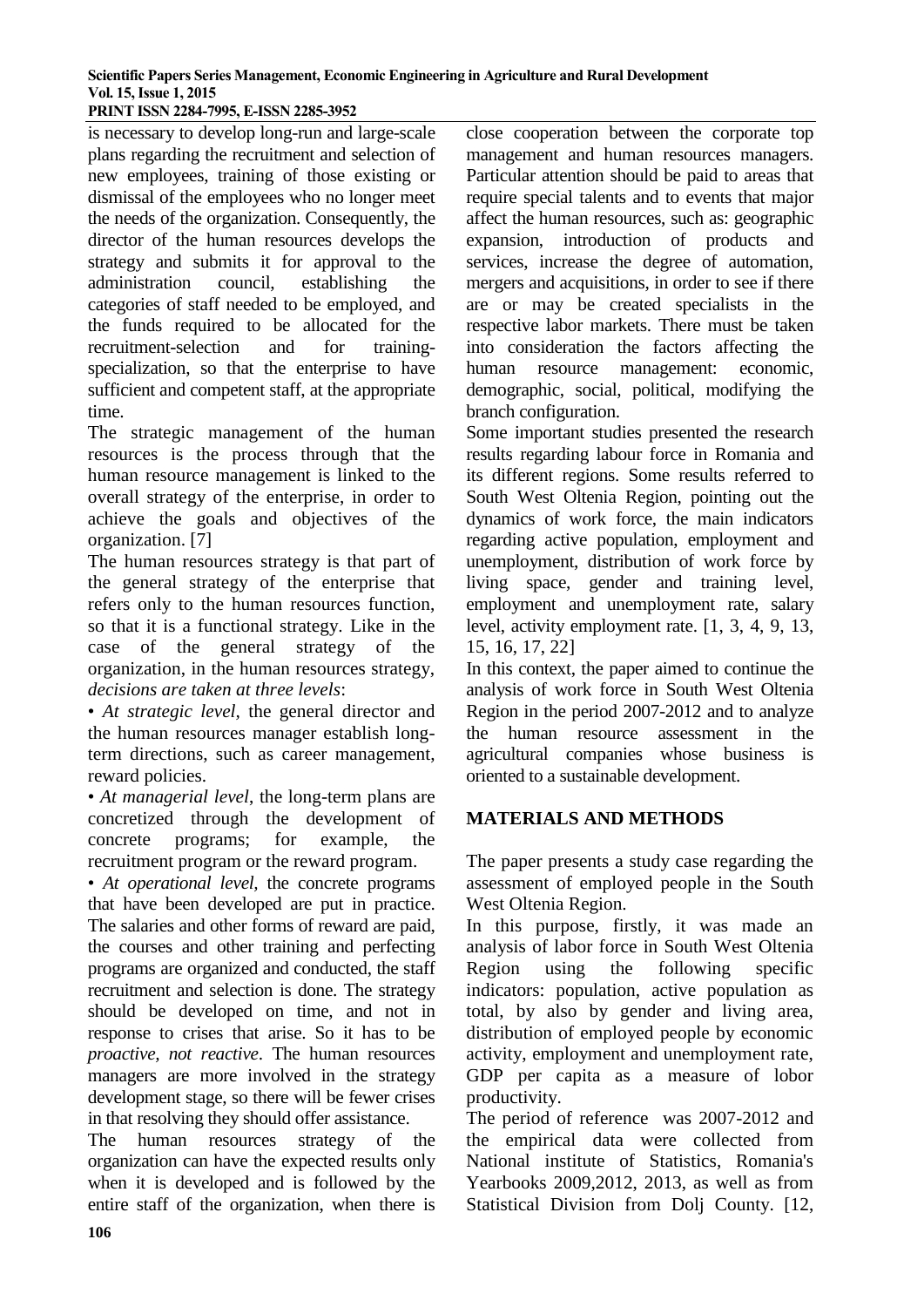16]

They were processed using the fixed basis indices and also the comparison method.

The study also include a field survey based on a sample of 10 managers of agricultural holdings operating in South West Oltenia Region. The interviewees accepted to collaborate to this study answering to a questionnaire entitled "What kind of manager you are?" in order to identify what type of human resource management style they apply. The questionnaire included 28 questions

which are similar to the ones used by Covrig, S.S.(2007). [5]

The questions were grouped in 4 categories of 7 questions characterizing 4 management styles: (a) the management style focused on analysis and control ( the questions 1-7), (b), the management style based on communication (the questions 8-14), (c) the productive-affective management style ( the questions 15-21) and (d) the permissive-intuitive management style (the questions 22-28).

Table 1. The questionnaire used in the field survey

| Management style     | <b>Ouestions</b>                                                                                                            |
|----------------------|-----------------------------------------------------------------------------------------------------------------------------|
| Management style     | 1. Are the length of the career in a company and loyalty the most important items of a recompense system? Yes/No            |
| focused on analysis  | 2. Are rules made to be respected? Yes/No                                                                                   |
| and control          | 3. Do you prefer the activities which are involving you the most? Yes/No                                                    |
|                      | 4. Is the systematic control of the subordinates a need for an efficient management? Yes/No                                 |
|                      | 5.Do you often use to criticize your own activity? Yes/No                                                                   |
|                      | 6.Do you prefer to use official means of communication, task allocation and written letters? Yes/No                         |
|                      | 7. Is there a correct and incorrect way to fulfill your duties, but there is always the best one?Yes/No                     |
| Management style     | 8.Is the discussion about programmes and projects an efficient tool to motivate the subordinates? Yes/No                    |
| based on             | 9. Do you prefer to establish the general directions of the activity, and the details to be mentioned during the activity   |
| communication with   | running? Yes/No                                                                                                             |
| the subordinates     | 10.Do you prefer to leave the details of the activity to be established by subordinates, but you ask them to set up         |
|                      | periodical reports regarding their achievements? Yes/No                                                                     |
|                      | 11. Are staff assessment, work recognition and material incentives the main factors contributing to the work motivation?    |
|                      | Yes/No                                                                                                                      |
|                      | 12. Is it right that the most subordinates fulfil correctly their duties if they knew what they would have to do? Yes/No    |
|                      | 13. Isa convincing leader an efficient manager? Yes/No                                                                      |
|                      | 14. Is it important to explain to the new employees the objectives and strategy of the company, salary level and prospect   |
|                      | of the professional carieer? Yes/No                                                                                         |
| Productive-affective | 15. Do you appreciate original thinking if it has practical application? Yes/No                                             |
| management style     | 16. Is it important to pint out the success items and not the ones of failure? Yes/No                                       |
|                      | 17. Are always the group decisions the best because the subordinates could contribute to them by their experience?          |
|                      | Yes/No                                                                                                                      |
|                      | 18. Is it right that each of us is born with the ability to solve problems and be a creative person? Yes/No                 |
|                      | 19. Is it important to you to develop a pleasant business and earn more money? Yes/No                                       |
|                      | 20. Is the variety of work environment a way to increase the enthusiasm and productivity? Yes/No                            |
|                      | 21. Is it important to help anew employee presenting him/her the relationships inside the company and general               |
|                      | requirements of a task and its details to be found later? Yes/No                                                            |
| Permissive and       | 22. Is the mutual confidence a way to integrate the individual needs with the company interests and goals? Yes/No           |
| intuitive            | 23. Is it true that the activity is achieved the best when each employee establishes his/her own ways to fulfil the tasks?  |
| management style     | Yes/No                                                                                                                      |
|                      | 24. Is the subordinates' success or failure the most efficient form of assessment? Yes/No                                   |
|                      | 25.Do you think that when work productivity is low, it is the best to go walking or watching a movie instead of             |
|                      | analyzing the causes? Yes/No                                                                                                |
|                      | 26. Doyou like the meetings with your collaborators to make a brainstorming session in order to collect their ideas for     |
|                      | setting up the future programmes and strategies of the company? Yes/No                                                      |
|                      | 27. Do the Management Board Meetings and the hierarchical relationships irritate and disturb you from the normal            |
|                      | running of the activities in the company? Yes/No                                                                            |
|                      | 28. Any time when you are facing a resistance to a new project or the things are going on a false track, is it the best way |
|                      | to postpone till the situation will become more favorable? Yes/No                                                           |

Source: Covrig Model, 2007[5]

The questionnaire used in the field survey is presented in Table 1.

# **RESULTS AND DISCUSSIONS**

#### **1. Evaluation of human resources activity**

Many of the experts in human resources consider that the activity results they perform could not be quantified.

Generally, the human resources activity is perceived as generating costs, without contributing directly to the income of the enterprise. Therefore, it is often the target of reducing costs.

In terms of costs and benefits, the human resource activities are classified by the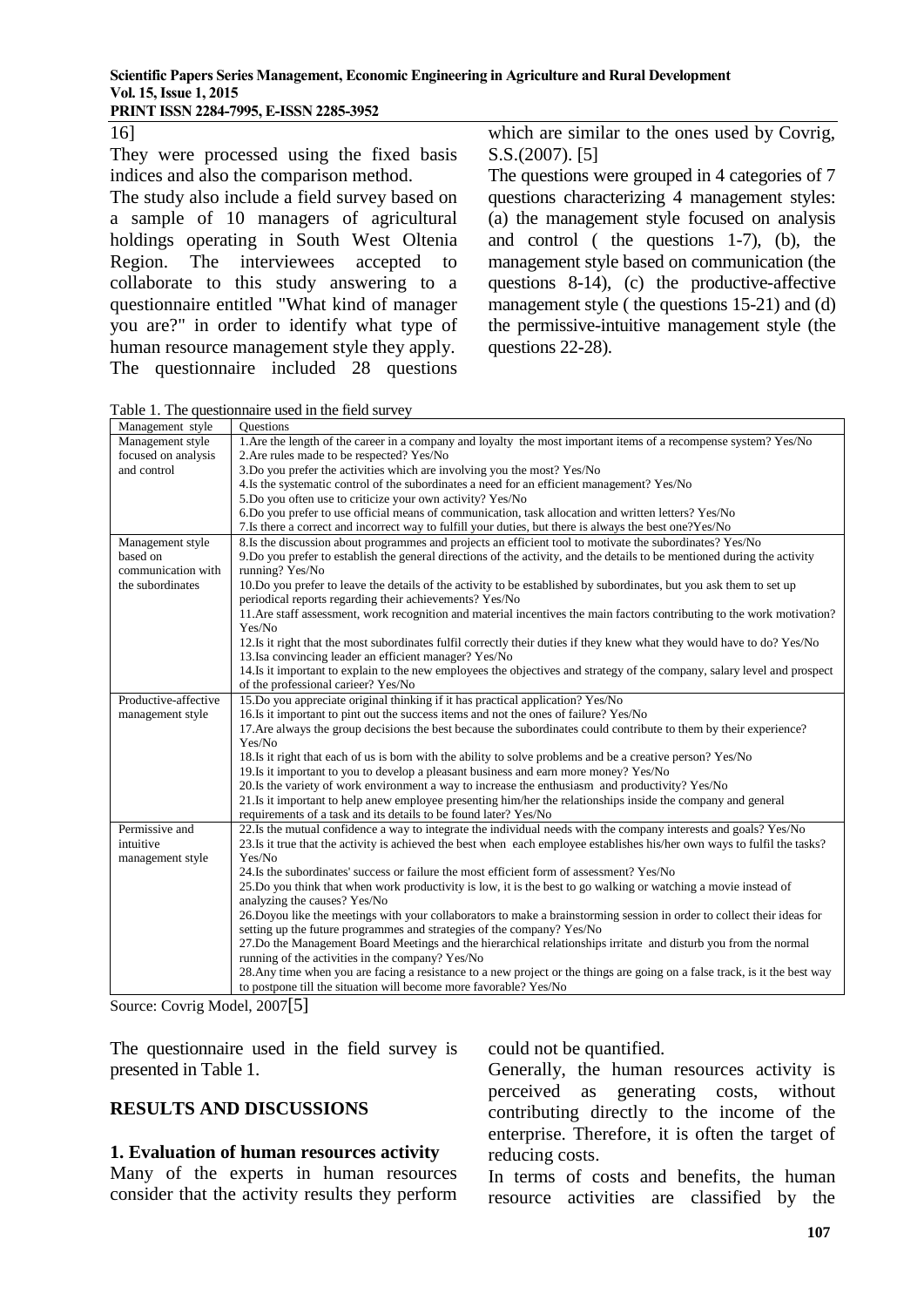**PRINT ISSN 2284-7995, E-ISSN 2285-3952** 

directors and managers in: (a)Essential activities, (b)Optional activities and (c)Optional studies.

Essential human resources activities are considered those without which the organization cannot develop. The need to conduct these activities is pressing and real, although incur high costs, and the benefits of these activities are directly and measurable. Such activities are:

(a)recruitment, selection; (b)training at the workplace; (c)remuneration; (d)the benefits programs; (e)work protection; (f) relations with the unions.

Human resource activities are considered optional: job analysis, performance evaluation, career development, training programs, organizational communication, human resource planning.

The managers consider them as useful management tools, but expensive and without clear and immediate utility for organization. Since these activities benefits are indirect and unquantifiable, in some organizations they are considered unimportant, and in others represent a luxury possible to be satisfied only in favorable economic conditions.

The optional studies of the human resources, such as:

• the analysis surveys of the employees attitude,

• the evaluation of staff training programs, are least recognized as necessary by managers, who rarely understand their utility, this being very difficult to quantify.

## **2. Attracting and selection of human resources unoccupied**

Being an activity performed by the organization to attract human resources unoccupied, in order to meet the needs of workforce, the recruitment involves choosing the best performing employees, a prerequisite condition for the success of a company. An important role in attracting staff is the provision of specific working conditions to the intelligent, creative and initiative employees. [2]

The recruitment decision is the result of the human resources forecasting management, because any enterprise realizes its recruitment process either to adapt the amount of work available to the activity needs, or to balance the human resources depending on the

recruitments and departures scheduled. For this reason, the recruitments can have a strategic character, responding to long-term requirements, or to conjuncture requirements, or are related to the internal staff movements, such as the release of a job as a result of promotion or transfers.

The main classification of the recruitment sources relates to the internal and external sources, each with its own advantages and disadvantages. Although the internal recruitment is more advantageous in some cases, both for enterprise and for candidate (motivation increases, as well as the sense of belonging to the organization), because is faster, there are known more information about candidate, the time for job guidance is shortened considerably, it prevents the recruitment of employees with more knowledge, favoring the appearance of ..Peter principle", according to which "people tend to get up the hierarchical ladder up to their level of incompetence". The external recruitment, besides the fact that attracts a staff with more new knowledge, which determines the increasing of the competitiveness level and allows the enrichment of the internal human potential of the enterprise, can have negative effects, which are reflected in the difficulty of attracting candidates, given the complexity of the labor market, the costs are much higher than for internal selection, and job integration time required is much higher. Another negative aspect that the employer assumes is the risk that the new employees do not raise the expectations, having a lower potential than could be observed in the selection process.

The staff selection precedes the recruitment activity, and requires candidates' evaluation by different methods and selection of the one that is most compatible with the job, after that the hire offer is done. Selection of the human resources is an uncontested activity, of it depends the success of human resource management and of the activity developed.

The human resources selection takes place in the staff department of the enterprise and the responsibility is of the staff department manager, or of the superior management. [11] This stage is very important for creating the organization relationship with the public, because is created an unfavorable image both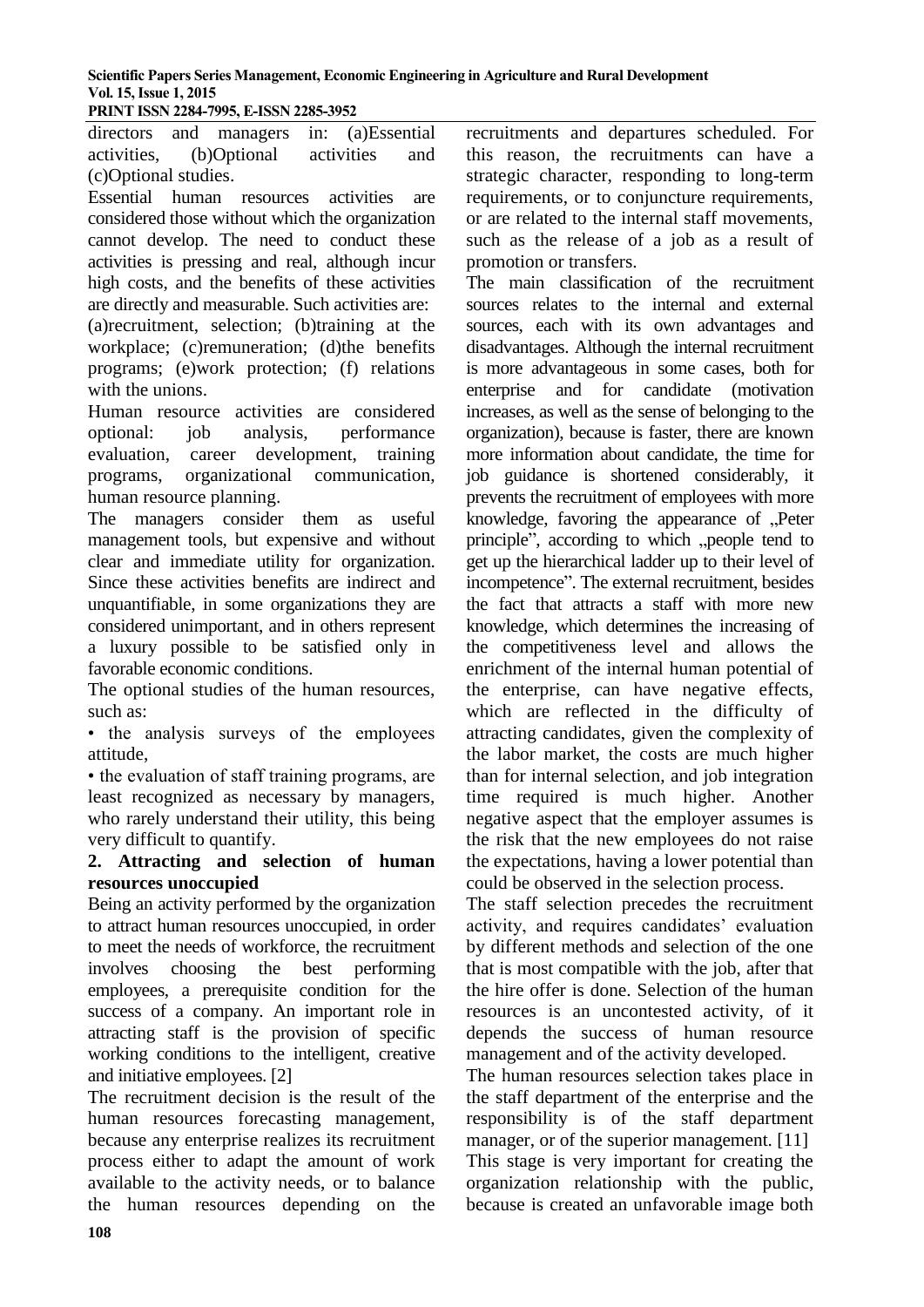#### **PRINT ISSN 2284-7995, E-ISSN 2285-3952**

for employers and for organization. This is an aspect overlooked by many human resources specialists, because they forget that in the recruitment and selection process not only the employer evaluates the candidate, but also the candidate assesses the organization. If discriminatory selection practices are used, if using inappropriate tests or behavior, the future employee may consider organization as inappropriate to its needs. [22]

In the selection stage can be used different tools: job applications, CV-s, references, tests, medical examinations or interviews. Selection tests are often standard tests that take into consideration the providing of a tool for an objective measurement of the human characteristics. Regardless of the tools used in the selection stage, the employment must comply with relevant legislation, without taking account of the stereotypes or discriminations against persons with disabilities or minorities.

To streamline the human resources department, are needed new approaches in terms of recruitment and selection of staff. The main trend that determines new approaches of the human resources specialists and not only, is primarily the youth trend to develop a career at the workplace. How the enterprises respond to this trend? One answer is that the representatives of the human resources departments of the enterprises to organize different forms of dialogue with the young people close to graduation to better understand their wishes and aspirations. Also, the students from the final year can be chosen for the fulfillment of responsibilities within the enterprise in order to better knowledge of the profession for which they are preparing. [12] Other trends regarding the recruitment are:

-development of the employer brand- they give a special importance to increase the online visibility and media coverage;

-dedicating time to the environmental objectives;

-more information programs for the employee – the employer approaching proactively to the key employees of the firm to transmit or transforming the reward system into a more visible object and more understandable to all;

-using the employees blog-s for the recruiting announcements;

-revitalization of the page that contains jobs;

-the use of the online video communication means has surpassed other domains, becoming one of the most interesting ways to demonstrate the emotion and passion of those working in that firm (a more than adequate example is Google);

-use of recruitment through mobile phones, namely by SMS, video by mobile phone or internet pages with jobs accessible through mobile phones;

-modernization plans for succession of managers, as globalization and increasing the retirement age become stringent realities, so that it will be necessary to replace the retirees and adding the external candidates to the succession plan;

-recruiting at global level through globalization of the own websites, using the global recruitment sites or globalization of programs for transmitting information.

### **3.Development Strategy for South West Oltenia Region, for 2014-2020, Strategic Area 6. Human resource development, social inclusion growth** [8]

Romania is running an important Strategical Programme for the period 2014-2020, having the goals to assure human resource development and social inclusion growth.

One of the priorities of the European Commission for 2020 is the inclusive growth, alongside with intelligent and sustainable growth. Thus, it will put an increased accent on the human resources development, education and the development of their skills, lifelong learning, promoting social inclusion, increasing the employment of labor, poverty reduction, and strengthening the administrative capacity.

Also, the Lisbon Strategy relaunched can be achieved only based on the increasing level of training the human resources, through better systems of education and training. In this context, the European Commission has proposed the focusing on the European cooperation in education and training, until 2020, on four strategic directions: implementation of lifelong learning; improving the quality, efficiency and the results of education and training systems; promote the equity and active citizenship; increase the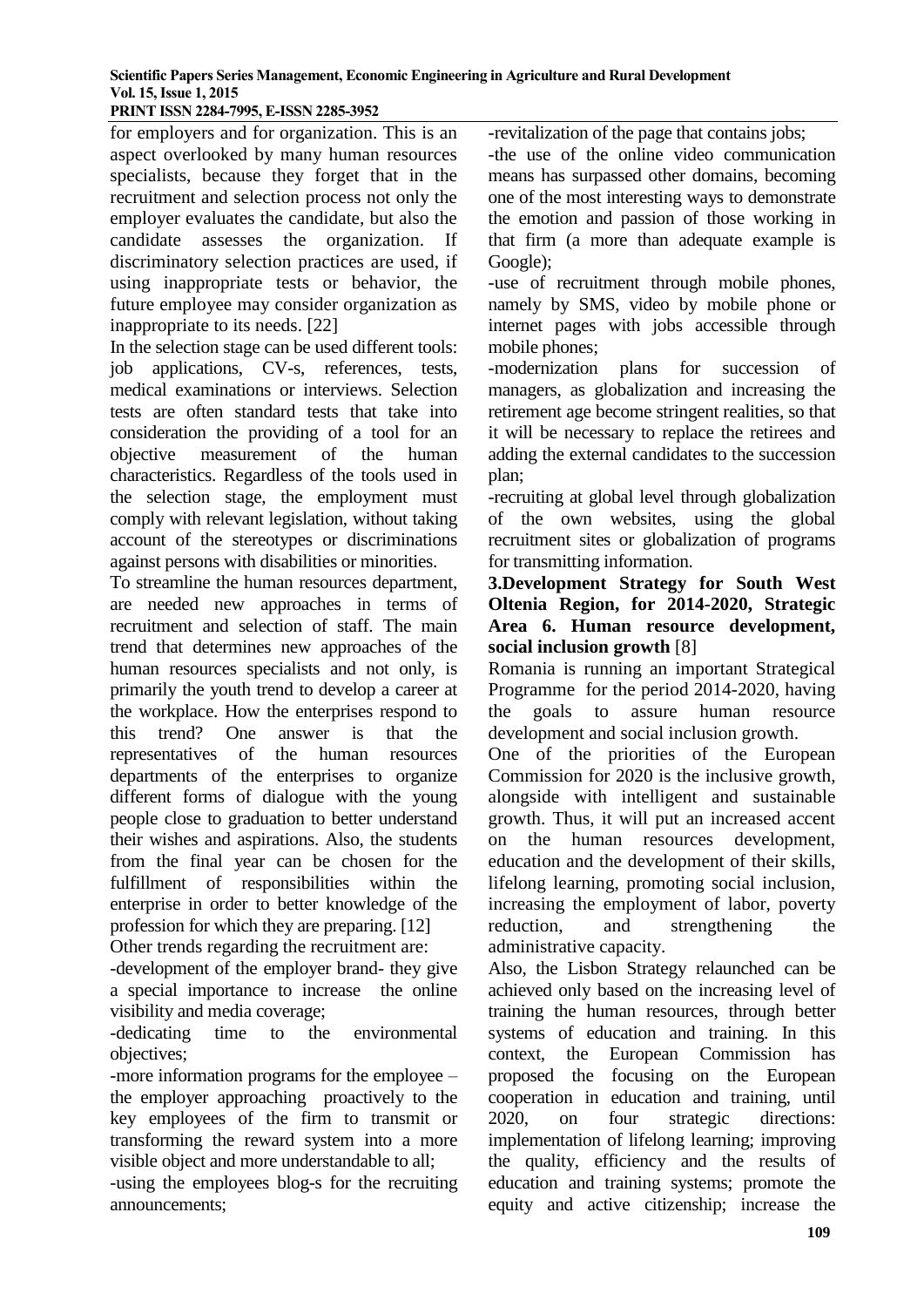**PRINT ISSN 2284-7995, E-ISSN 2285-3952** 

innovation and creativity, including entrepreneurship, at all levels of education and training. [10, 21]

In the Romanian society, there is a widespread recognition of the fact that education represents the strategic factor of the future development of the country, through its essential contribution to the multidimensional and predictive shaping of the human capital. Education should be perceived as a way to sustainable development that, in fact, is a learning process in searching of innovative solutions.

The quality training of human resources is a precondition for a competitive performing on the labor market. A highly skilled workforce is essential for a knowledge-based, competitive and sustainable economy.

In the current economic and financial crisis conditions, the investment in continuous training, qualifying, retraining or professional conversion is the leverage for increasing flexibility and adaptability to the new challenges.

For the next programming period, the investment in the quality development and growth of human resources from the South West Oltenia Region will be supported and encouraged in all areas, but especially in: education, research, social, health, public administration, good governance, economics and entrepreneurship.

Thus, by the investment in human resources development in the areas mentioned above, at the South West Region level will encourage and support also indirect outcomes such as: expansion, diversification and improving the quality of health and social services, public administration, etc. but also their access to the population.

The population health is one of the most important aspects of the quality of human capital, which is a key component in the process of increasing the competitiveness of the regional and local level. Meanwhile, the access of population to quality health services and health care has a direct implication in increasing their life quality.

Another domain that should represent a priority for the South West Region in the next programming period is the social services and human resources involved. It should further

support the development, expansion, diversification and increase the quality of social services for a wide range of beneficiaries, especially disadvantaged and vulnerable groups, and also people with special and social needs. [19]

Among the people with the greatest needs for social reintegration in the South West Region are: disadvantaged persons of Romm ethnicity, disabled persons, single elder people, long-term unemployed, people with poor training and qualification, addicted persons, victims of domestic violence, exprisoners, etc.

An essential role in the sustainable development process at regional and local level is of local public administration, both by the involvement and support of this process and by providing people and potential beneficiaries (firms, investors, etc.) of a wide range of services. Diversification, development and increase the quality of local public services, but also of their accessibility is an essential condition in raising the standard of living of the inhabitants, but also in involving the community in the management and sustainable development activity at local and regional level.

Within the European Union, one of the most relevant changes is the awareness of social policy importance alongside with the employment, which are considered features that make the difference between developed societies.

The low participation on the labor market remains a challenge for Romania. The insufficient institutional capacity, low level of national services for labor employment, the inadequate level of skills acquired after graduation, high school dropout rate, persistent mismatch between the qualifications offered by the education system and labor market demands, low rate participation in programs of lifelong learning, training and professional retraining, low investment in training and increasing the quality of human resources and other issues will be challenges in the next programming period at the South West Region level in order to support and develop policies, projects, actions or concrete measures aimed at increasing employment, participation on the labor market.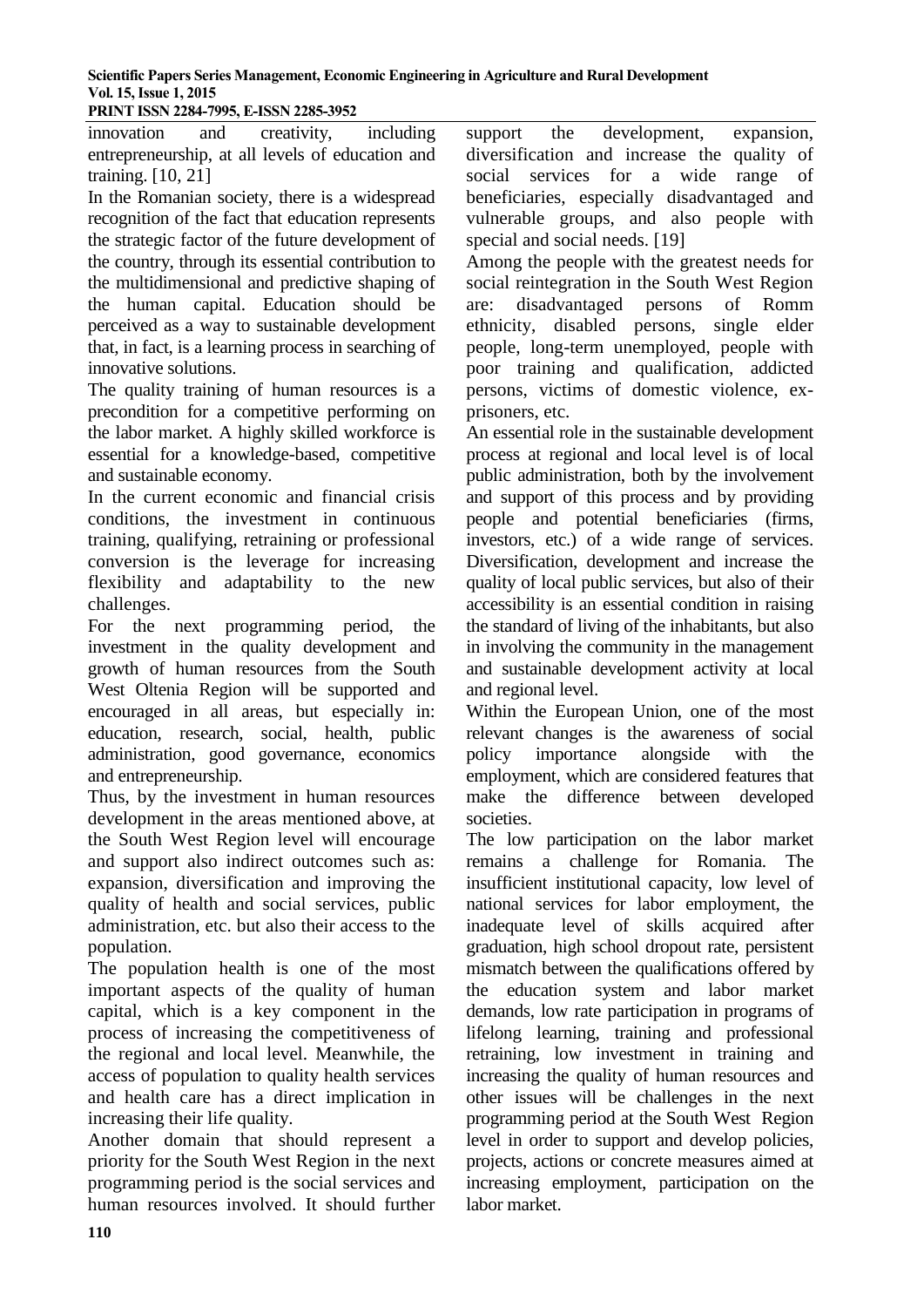## **PRINT ISSN 2284-7995, E-ISSN 2285-3952**

In the last twenty years, in the South West Region, but also in Romania, there have been a series of negative demographic phenomena that caused demographic changes, one of the most important consequences being the raising of population decline.

### **4.Analysis of work force in South West Oltenia Region, Romania**

To have an idea about the situation of human resource in the South West Oltenia Region, a brief analysis is presented below regarding the dynamics of the main indicators during the period 2007-2012.

The South West Oltenia Region is a part of the West Development Region of Romania. It consists of 5 counties: Dolj, Gorj, Mehedinti, Olt and Valcea counties, totalizing 29,212 square km surface, representing 12.25 % of Romania's territory. [13]

In 2012, the population of the South West Oltenia Region accounted for 2,220,224 inhabitants of which: 31.38 % were living in Dolj County, 16,86 % in Gorj County, 12,98 % in Mehedinti County, 20.56 % in Olt County and 18.22 % in Valcea County. (Table 2)

Table 2. Population of the South West Oltenia Region by county in 2012 ( persons)

| County             | <b>Population</b> | <b>Share</b>  |
|--------------------|-------------------|---------------|
|                    | (persons)         | $\frac{6}{2}$ |
| South West Oltenia | 2,220,224         | 100.00        |
| Region-Total       |                   |               |
| Dolj               | 696,774           | 31.38         |
| Gorj               | 374,233           | 16.86         |
| Mehedinti          | 288,086           | 12.98         |
| Q <sub>lt</sub>    | 456,536           | 20.56         |
| Valcea             | 404,595           | 18.22         |

Source: NIS, 2013, Own calculations [12]

The active population slightly declined from 1,103 thousand persons in 2007 to 1,100 thousand persons in 2011.(NIS, 2012)

At national level, it was recorded a similar decreasing trend, Romania's active population, registering a decline from 9,353 thousand persons in 2007 to 9,263 thousand persons in 2012, meaning by 0.97 % less. (NIS, 2013)

The number of civil population is higher in Dolj County, (31.8 %) followed by Valcea, Olt, Gorj and finally by Mehedinti county where it was found the smallest number of population (12.98 %).(Table 3).

Table 3. The structure of civil population by county in the South West Oltenia Region, 2007 and 2011 (%)

| <b>County</b>  | 2007  | 2011  |
|----------------|-------|-------|
| South<br>West  | 922,3 | 898,2 |
| Oltenia Region |       |       |
| Dolj           | 31.5  | 31.8  |
| Gori           | 16.0  | 16.0  |
| Mehedinti      | 13.3. | 13.0  |
| Olt            | 19.8  | 19.4  |
| √alcea         | 19.4  | 19.8  |

Source: NIS, 2012, Own calculations. [12]

Table 4. Dynamics of active population in the South West Oltenia Region, 2007-2011 (Thousand persons)

| Spec.              | 2007  | 2008  | 2009  | 2010  | 2011  | 2011/2007<br>$\frac{6}{9}$ |
|--------------------|-------|-------|-------|-------|-------|----------------------------|
| Active<br>pop.     | 1,103 | 1.112 | 1,107 | 1,100 | 1.100 | 99.72                      |
| Employed<br>People | 1.028 | 1.040 | 1.032 | 1.017 | 1.024 | 99.61                      |

Source: NIS, 2012, Own calculations [12]

About 55.66 % of the population in the area is living in the rural space, with small differences from a county to another.

In this respect, a slight decline was registered from 56.22 % in 2007 to 55.66 % in 2011.(Table 5)

Table 5. Dynamics of employed population in the South West Oltenia Region by living space, 2007-2011 (Thousand persons)

| Spec.              | 2007  | 2008  | 2009  | 2010  | 2011  | 2011/2007<br>$\frac{6}{9}$ |
|--------------------|-------|-------|-------|-------|-------|----------------------------|
| Employed<br>people | 1.028 | 1.040 | 1.032 | 1.017 | 1.024 | 99.61                      |
| Rural              | 578   | 590   | 594   | 584   | 570   | 98.61                      |
| $Share(\% )$       | 56.22 | 56.73 | 57.55 | 57.42 | 55.66 |                            |
| Urban              | 450   | 450   | 438   | 433   | 454   | 100.88                     |
| $Share(\%)$        | 43.78 | 43.27 | 42.45 | 42.58 | 44.34 |                            |

Source: NIS, 2012, Own calculations [12]

At national level, the distribution of employed people by living area showed that 51.4 % of the population is employed in the urban area, while the remaining of 48.6% was employed in the rural area.

Therefore, the South West Oltenia region had an agricultural characteristic as long as more people compared to the national average percent were living in the rural area.

By gender, in 2011, the South West Oltenia Region had 558 thousand males ( 54.49 %) and 466 thousand females ( 45.51 %) compared to the level recorded in 2007: 563 thousand males (54.76 %) and 465 thousand females (45.23 %).(NIS, 2012)

At national level, the male active employed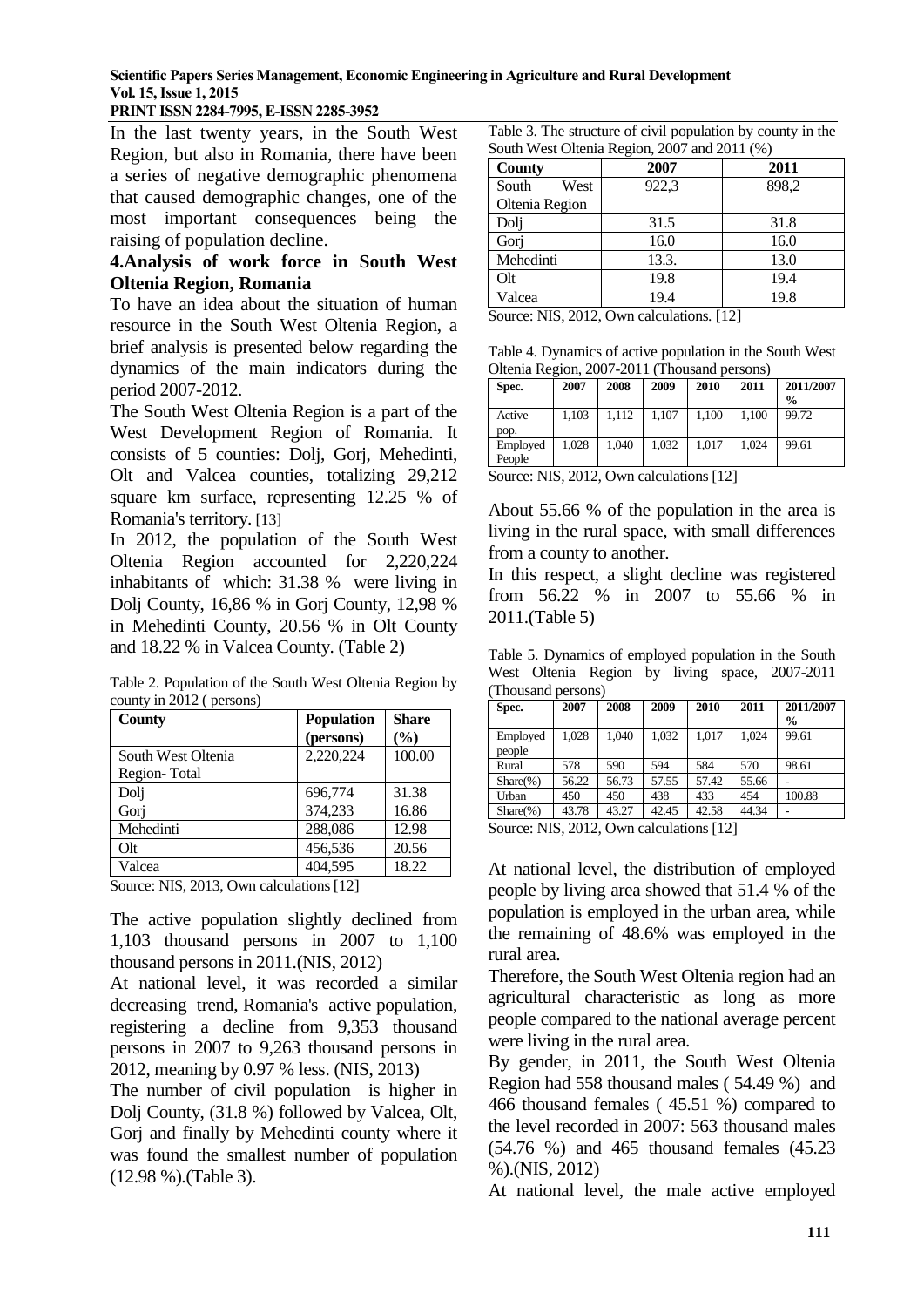population is dominant, with a share of 55.33 %, while the female employees accounted just for 44.67 % in 2012. (NIS, 2013) [14] Employment rate was 18 % in average, but in agriculture was very high, 46.6 % in

comparison with other fields of activity: 14 % in trade, transport, accommodation and food service and 4.5 % in buildings.

Unemployment rate was about 6 % compared to 7 % at national level.

At national level, employment rate registered a slight increase from 58.8 % in 2007 to 59.5 % in 2012, and the unemployment rate recorded also an increasing trend from 6.4 % in 2007 to 7 % in 2012.

The Ministry of Work, Family and Social Protection in its National Agency for Work Force Employment (ANOFM) Report concluded at December 31 [20], 2014, mentioned that in Romania there were 478,338 unemployed people, by 9,489 persons more than in November 2014. The unemployment rate increased for men to 5.78 %, while for women decline to 4.73 % at national level. From the total unemployed people, 66.74 % were in the rural area. [18]

The unemployment rate is very high in the South West Oltenia Region.

However, as a positive aspect regarding the South West Oltenia Region, at December 31, 2014, the number of unemployed people decreased by 11 persons in Olt county and by 76 persons in Mehedinti County, while in Valcea county is increased by 25 %.

Dolj ( 0.20 %), Olt (8.11 %) and Mehedinti (9.75%) have a high unemployment rate compared to other counties, mainly with Ilfov County ( 1.56 %, the lowest level).

Similar results were noticed in 2012 when Dolj county had 9.69 %, Gorj 7.78 %, Mehedinti 9.8 %, Olt 8.01 % and Valcea 6.35 %.

Also, the youth unemployment is one of the highest in the EU, 21.9 %, a reason as socila inclusion to be among the top priorities of the EU in the its future strategy. [1]

Agriculture is well represented among the activities run by the local population. However, almost all the "farmers" have subsistence holdings, and their agricultural land is spread in many small plots which do not allow the application of high technologies and as a result labor productivity is very low. [21]

The contribution of the South West Oltenia Region agriculture to GDP was 7.5 % in 2012, while the other economic branches contributed much better: 45.2 % services, 25.7 % industry, 12.3 % constructions, 9.3 % others. [16] Employed people in agriculture of the Region accounted for 931,9 thousand people in 2012, of which in agriculture 322.7 thousand people (34.62 %), industry 179.9 thousand people (19.30 %), constructions 61.7 thousand people (6.62 %) and trade 94.6 thousand people (10.15 %).[12, 16]

The highest vacant seats rate was registered for qualified workers in agriculture, forestry and fishing, 1.27 %, compared to 0.46 % for specialists in various fields of activity and service workers [13]

According to the forecast for 2020, it is expected as the demographic situation to be worse.

About 1 million ha are destined to agriculture for cropping cereals, oil plants, vegetables, fruits, potatoes, sugar beet and vine.

The main industries in the are: machinery industry, chemicals, metallurgy, food industry, textile industry, building materials and ship building.

The main companies operating in the local industry in 2013 were: Alro SA, Pirelli Tyres Romania SRL and TMK-Artrom SA, in Slatina, Olt County, The Energetical Complex Turceni SA, and Rovinari SA, Gorj County, The Energetical Complex Craiova SA, CEZ Distribution SA – Craiova, CEZ Selling SA – Craiova, Dolj County, The Autonomous Company for Nuclear Activities RA, Drobeta Turnu Severin, Mehedinti County, MW România SA, Drăgăşani, Olt County. [6]

**5.Asessment of the management styles practiced by the managers of agricultural companies operating in South West Oltenia Region**

The 10 managers of agricultural holdings in the area are characterized by a specific structure depending on age, farm profile, profession and training level.

The distribution of managers by age category was the following one: 40 % between 41-50 year old, 30 % between 31-40 years old, 10 % between 20-30 years old, 10 % between 51-60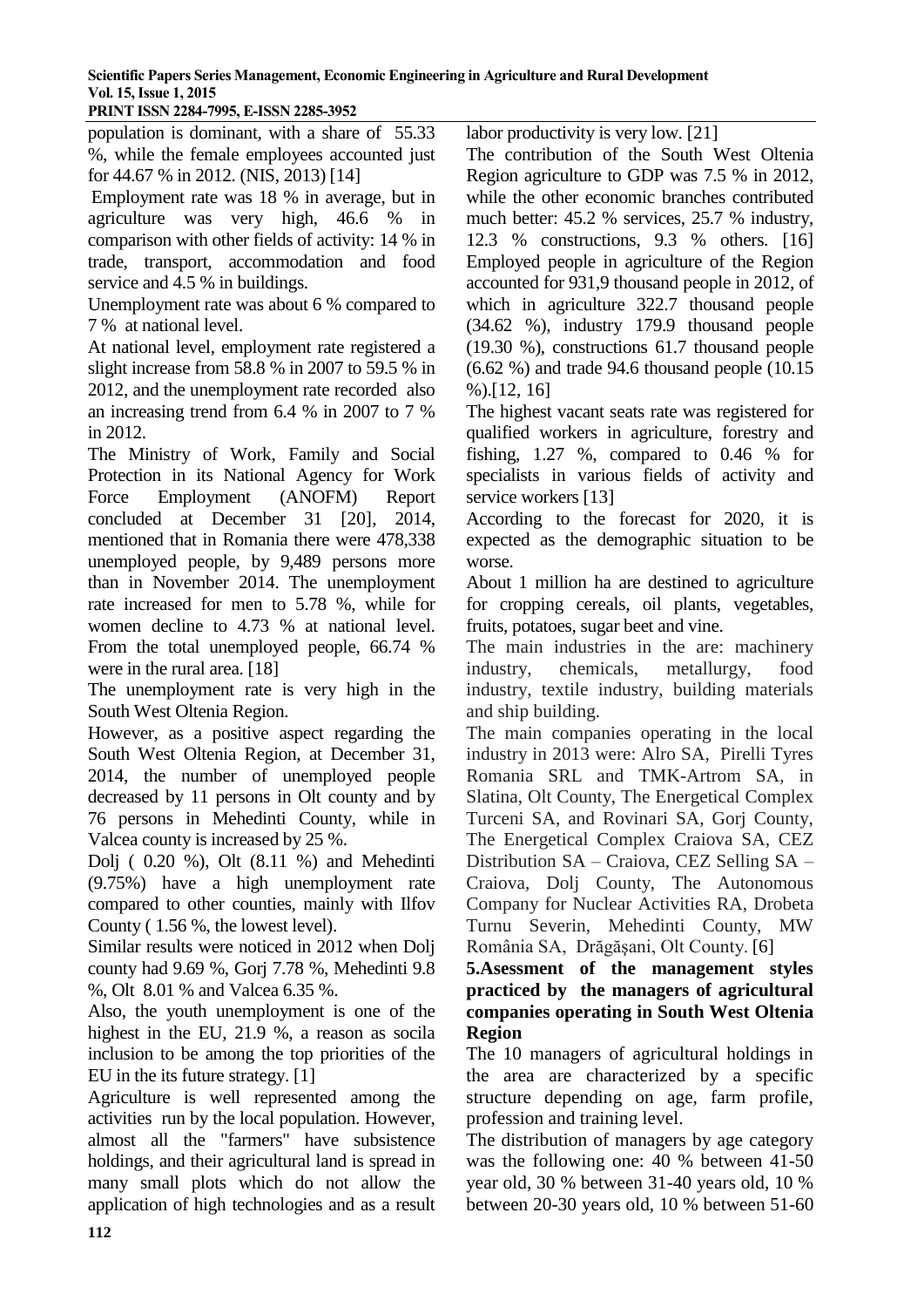# **PRINT ISSN 2284-7995, E-ISSN 2285-3952**

years old and 10 % over 60 (Table 6).

|       | 20-30 |       | $31-40$   41-50   51-60 |       | Over  | Total |
|-------|-------|-------|-------------------------|-------|-------|-------|
|       | years | years | years                   | years | 60    |       |
|       |       |       |                         |       | years |       |
| No    |       | 2     |                         |       |       | 10    |
| Share | 10    | 30    | 40                      | 10    | 10    | 100   |
| $\%$  |       |       |                         |       |       |       |

Source: Own calculation.

The managers' structure by farm profile was the following one: 60 % were dealing with cereal cropping, 20 % with dairy farming and 20 % with vegetable growing ( Table 7).

Table 7. Managers' distribution by farm profile

|              | Cereal   | Dairy<br>farming | Vegetable | Total |
|--------------|----------|------------------|-----------|-------|
|              | cropping |                  | growing   |       |
| No.          |          |                  |           |       |
| <b>Share</b> | 60       | 20               | 20        | 100   |
| $\%$         |          |                  |           |       |

Source: Own calculation

The managers' structure by profession was the following one: 60 % agronomists, 20 % veterinary doctors and 20 % horticulturists (Table 8).

Table 8.Managers' structure by profession

|       |    | Agronomist   Veterinarian | Horticulturist | Total |
|-------|----|---------------------------|----------------|-------|
| No.   |    |                           |                |       |
| Share | 60 |                           |                | 00    |
|       |    |                           |                |       |

Source: Own calculation

The mangers training level was very high because all of them graduated a faculty at University of Craiova and University of Agricultural Sciences and Veterinary Medicine of Bucharest.

The managers' answers (Yes/No) by question are presented in Table 9.

For the 1st set of questions, it was recorded a number of 56 "Yes" answers, representing 80 % of the 70 possible answers and 14 "No" answers that is 20 %.

For the 2nd set of questions, there were registered 45 " Yes" answers (64.28 %) and 25 "No" answers (35.72 %)

For the 3rd set of questions, there were counted 40 "Yes" answers (57.14 %) and 30 "No" answers (12.86%).

For the 4th set of questions, there were registered 35 " Yes" answers ( 50 % ) and 35 "

No" answers (50%).

Taking into account all the 28 questions, the managers gave 176 " Yes" answers and 104 " No" answers, totalizing 280.

It is obvious that a number of 6 managers are practicing the 1st management style based on analysis and control of the subordinates, because the tasks are officially communicated, the rules should be respected by every employee, the results' evaluation is compulsory, including also the manager own results, looking for the best solutions to better solve the problems.

The manager M1 has affirmatively answered all the 7 questions characterizing the 1st style, representing 36.84 % of the total 19 affirmative answers and 25 % of all the 28 answers.

The manager M2 also answered affirmatively all the 7 questions characterizing the 1st style of management, representing 38.88 % of the total 18 "Yes" answers and 25 % of all the 28 answers.

The manager M3 gave 7 " Yes" answers, representing 38.88 % of the total 18 "Yes" answers and 25 5 of all the 28 answers.

The manager M4 answered positively 6 questions and 1 negatively. The positive answers represented 35.29 % of the 17 positive answers and 21.42 % of all the 28 answers.

The manager M6 recorded 6 " Yes" answers and 1 " No" answers. The positive answers represented 33.33 % of the 18 positive answers and 21.42 % of all the 28 answers.

The manager M7 also recorded 6 " Yes" replies, representing 37.50 % of the 16 positive answers and 21.42 % of all the 28 answers.

A number of 2 managers are practicing the 2nd management style based on communication.

They discuss all the plans and projects with their subordinates showing them the general directions and objectives of the company and also the measures needed to be taken, because they consider that the employees should be convinced what they have to do and what incentives they will get after fulfilling their duties the best way.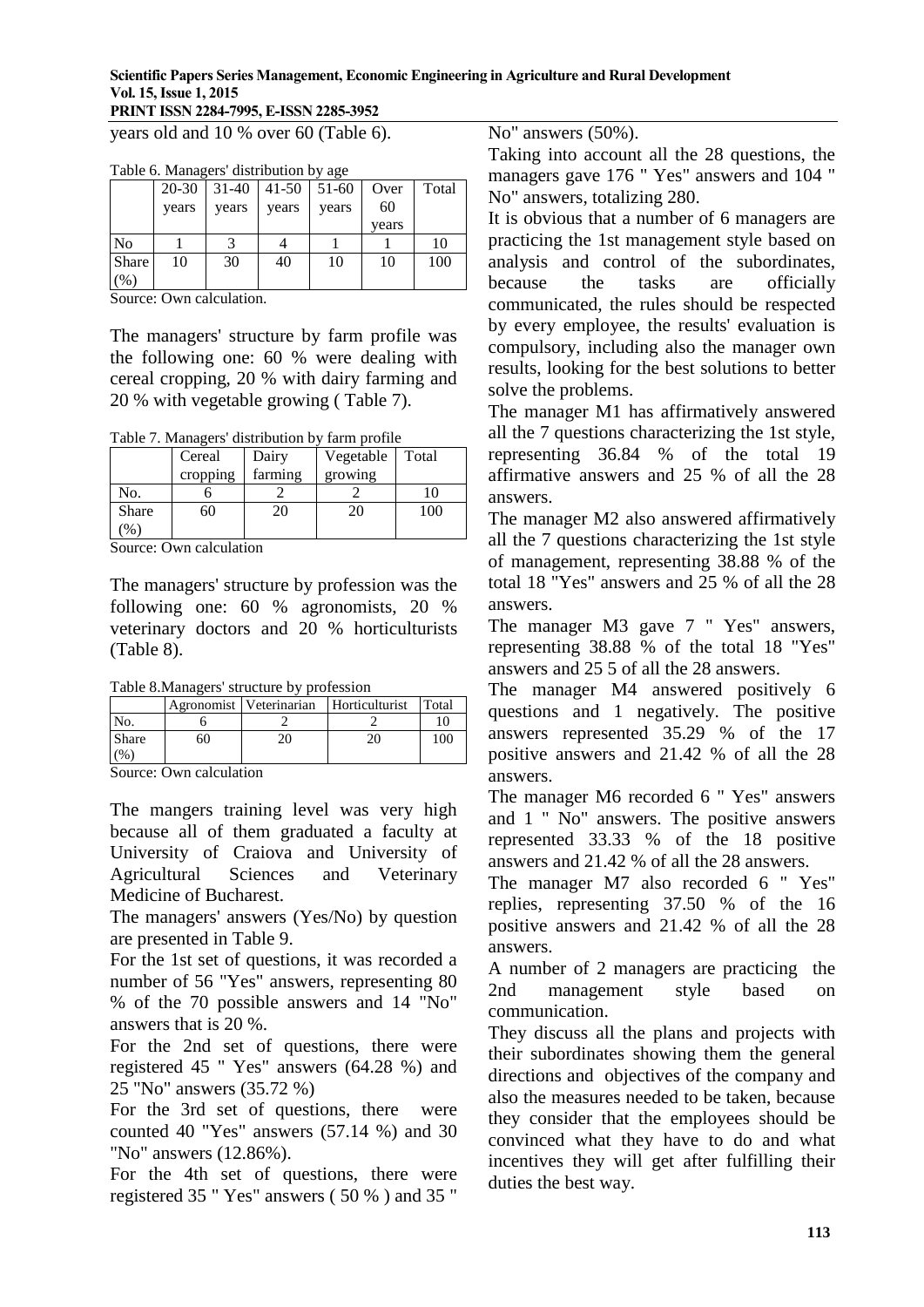#### **Scientific Papers Series Management, Economic Engineering in Agriculture and Rural Development Vol. 15, Issue 1, 2015 PRINT ISSN 2284-7995, E-ISSN 2285-3952**

Table 9.Managers' answers ( Yes/No) by question

| <b>Ouestion</b> | 1000<br>Managers' answers |                |                      |     |                |                      |                |                 |                |                      |
|-----------------|---------------------------|----------------|----------------------|-----|----------------|----------------------|----------------|-----------------|----------------|----------------------|
| number          | M1                        | M <sub>2</sub> | M3                   | M4  | M <sub>5</sub> | M <sub>6</sub>       | M7             | M8              | M <sup>9</sup> | M10                  |
|                 | Yes                       | Yes            | Yes                  | No  | No             | N <sub>o</sub>       | Yes            | No              | No             | $\rm No$             |
| $\overline{c}$  | Yes                       | Yes            | Yes                  | Yes | Yes            | Yes                  | Yes            | Yes             | Yes            | Yes                  |
| 3               | Yes                       | Yes            | $\operatorname{Yes}$ | Yes | No             | Yes                  | Yes            | No              | Yes            | No                   |
| $\overline{4}$  | <b>Yes</b>                | Yes            | Yes                  | Yes | Yes            | Yes                  | Yes            | Yes             | Yes            | Yes                  |
| $\overline{5}$  | Yes                       | Yes            | Yes                  | Yes | Yes            | $\operatorname{Yes}$ | Yes            | Yes             | No             | No                   |
| $\overline{6}$  | Yes                       | Yes            | Yes                  | Yes | Yes            | Yes                  | Yes            | No              | Yes            | Yes                  |
| $\overline{7}$  | Yes                       | Yes            | $\operatorname{Yes}$ | Yes | Yes            | Yes                  | No             | No              | Yes            | Yes                  |
| $\overline{8}$  | No                        | Yes            | Yes                  | No  | Yes            | Yes                  | Yes            | No              | Yes            | Yes                  |
| $\overline{9}$  | Yes                       | No             | Yes                  | No  | Yes            | No                   | No             | No              | Yes            | No                   |
| 10              | Yes                       | Yes            | No                   | Yes | Yes            | Yes                  | Yes            | Yes             | Yes            | $\operatorname{Yes}$ |
| 11              | Yes                       | No             | Yes                  | Yes | Yes            | N <sub>0</sub>       | No             | Yes             | Yes            | No                   |
| $12\,$          | No                        | Yes            | $\overline{N}$       | Yes | Yes            | Yes                  | Yes            | Yes             | Yes            | $\rm No$             |
| 13              | Yes                       | Yes            | Yes                  | Yes | Yes            | Yes                  | Yes            | Yes             | Yes            | Yes                  |
| 14              | No                        | No             | No                   | No  | Yes            | N <sub>0</sub>       | No             | No              | Yes            | No                   |
| 15              | Yes                       | Yes            | Yes                  | Yes | Yes            | Yes                  | Yes            | Yes             | Yes            | Yes                  |
| 16              | Yes                       | Yes            | $\overline{Y}$ es    | Yes | Yes            | Yes                  | Yes            | Yes             | Yes            | Yes                  |
| 17              | Yes                       | Yes            | Yes                  | Yes | Yes            | No                   | Yes            | No              | Yes            | Yes                  |
| 18              | No                        | No             | $\overline{No}$      | No  | No             | N <sub>o</sub>       | No             | $\overline{No}$ | No             | Yes                  |
| 19              | Yes                       | N <sub>o</sub> | No                   | No  | No             | Yes                  | No             | No              | Yes            | Yes                  |
| $20\,$          | Yes                       | Yes            | Yes                  | Yes | No             | Yes                  | Yes            | $\rm No$        | No             | Yes                  |
| 21              | No                        | N <sub>o</sub> | No                   | No  | No             | No                   | No             | No              | N <sub>o</sub> | No                   |
| 22              | No                        | No             | No                   | No  | Yes            | No                   | No             | Yes             | Yes            | Yes                  |
| 23              | N <sub>o</sub>            | N <sub>o</sub> | No                   | No  | N <sub>o</sub> | No                   | N <sub>o</sub> | Yes             | N <sub>o</sub> | No                   |
| $24\,$          | Yes                       | Yes            | Yes                  | Yes | Yes            | Yes                  | Yes            | Yes             | Yes            | Yes                  |
| $25\,$          | N <sub>o</sub>            | N <sub>o</sub> | No                   | No  | No             | N <sub>o</sub>       | No             | Yes             | N <sub>o</sub> | No                   |
| $26\,$          | Yes                       | Yes            | Yes                  | Yes | Yes            | Yes                  | No             | Yes             | Yes            | No                   |
| $27\,$          | No                        | No             | No                   | No  | No             | Yes                  | No             | Yes             | No             | No                   |
| $28\,$          | Yes                       | Yes            | Yes                  | Yes | Yes            | Yes                  | Yes            | N <sub>o</sub>  | Yes            | Yes                  |

Source: Own centralization of the results

The manager M5 registered 7 "Yes" answers that is 36.84 % of the 19 positive answers and 25 % of all the 28 answers.

The manager M9 also recorded 7 "Yes" answers representing 35 % of the 20 positive replies and 25 % of the all 28 answers.

Only one manager M10 is practicing the 3rd productive-affective management style as he considers that group decisions are the best ones as each subordinate could offer good solutions to many problems, based on his practical experience and original thinking. also, he consider that work environment is very important to keep the spirit and grow the productivity of the employees with a deep positive impact on the company performance.

The manager M10 registered 6 "Yes' answers representing 37.50 % of the 16 positive answers and 21.12 % of all the 28 answers.

The manager M8 is the only one who likes to apply the 4th management style based on mutual trust, permission and intuition, leaving the employees to establish the ways needed to

solve problems. He also like brainstorming and uses it to collect the best opinions from his collaborators. He registered 6 " Yes" answers for this style, representing 40 % of the 15 "Yes" answers and  $21.42\%$  of all the possible answers.(Table 10)

As one can notice from Table 10, each manager has opinions on all the other management styles, he agrees or disagrees various aspects which could allow us to draw the conclusion that each manager could apply a mixture of management styles, selecting the most adequate depending on the situation of the company, characterizing him what kind of manager is.

This is a peculiar aspect not only the agricultural companies but also for the companies dealing with other businesses. But in the field of agriculture, where production processes are under the continuous change of the market and climate conditions, the management style should be a flexible one, even though a manager could have a dominant style.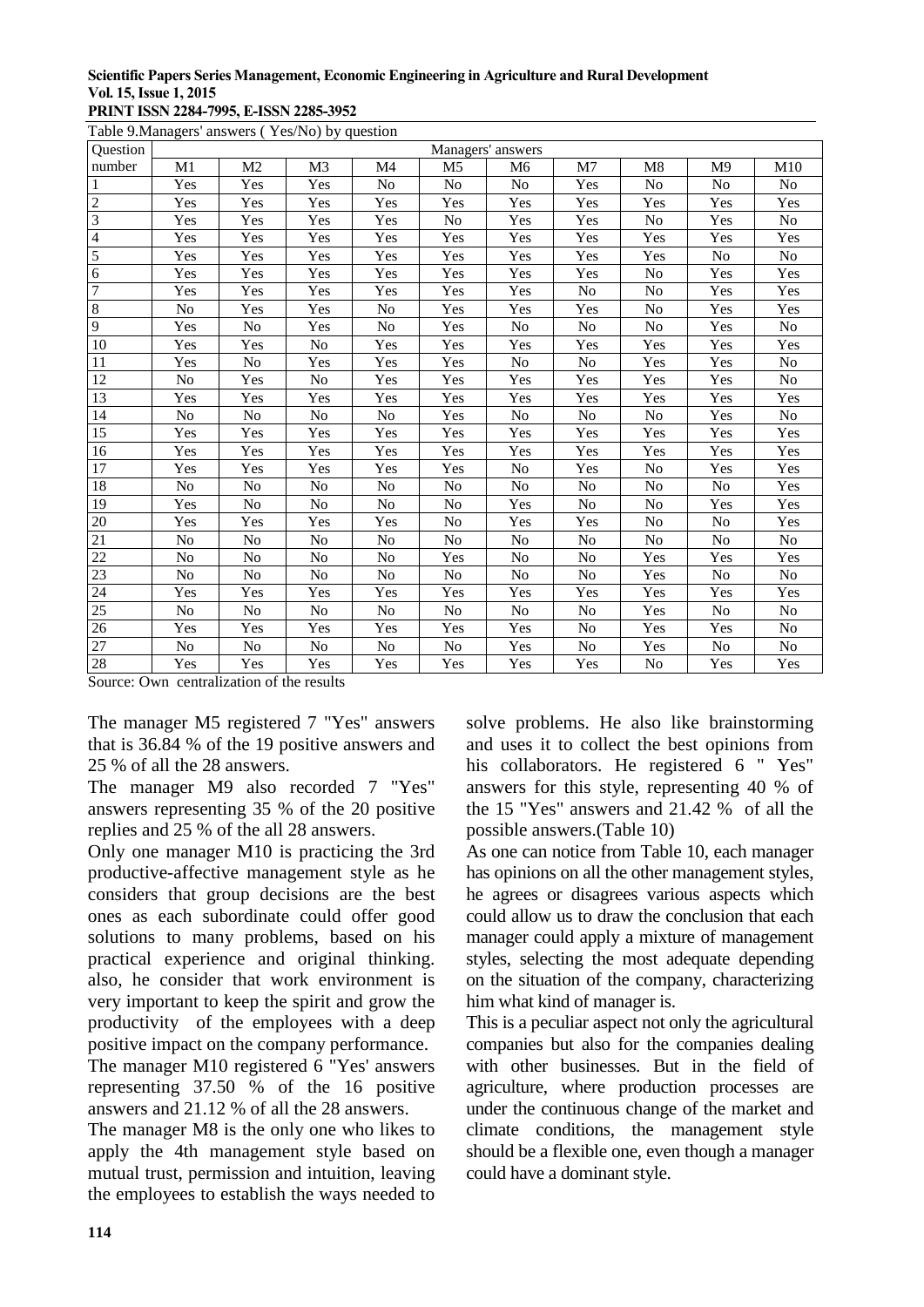**PRINT ISSN 2284-7995, E-ISSN 2285-3952** 

| Table 10. Managers' answers by management style |                |                |                |                |                  |                |                  |                 |               |                |
|-------------------------------------------------|----------------|----------------|----------------|----------------|------------------|----------------|------------------|-----------------|---------------|----------------|
| Manager                                         | Answers for    |                | Answers for    |                |                  | Answers for    |                  | Answers for the | Total answers |                |
|                                                 | the            | management     | The            | management     | the              | productive-    | permissive       | and             |               |                |
|                                                 | style          | based<br>on    | style          | based<br>on    | affective        |                | intuitive        |                 |               |                |
|                                                 | analysis       | and            | communication  |                | management style |                | management style |                 |               |                |
|                                                 | control        |                |                |                |                  |                |                  |                 |               |                |
|                                                 | Yes            | N <sub>0</sub> | <b>Yes</b>     | N <sub>0</sub> | Yes              | N <sub>0</sub> | <b>Yes</b>       | N <sub>o</sub>  | Yes           | N <sub>o</sub> |
| M1                                              | 7              | $\Omega$       | $\overline{4}$ | 3              | 5                | 2              | 3                | 4               | 19            | 9              |
| M <sub>2</sub>                                  | 7              | $\Omega$       | $\overline{4}$ | 3              | $\overline{4}$   | 3              | 3                | 4               | 18            | 10             |
| M <sub>3</sub>                                  | 7              | $\Omega$       | $\overline{4}$ | 3              | $\overline{4}$   | 3              | 3                | 4               | 18            | 10             |
| M <sub>4</sub>                                  | 6              |                | $\overline{4}$ | 3              | $\overline{4}$   | 3              | 3                | 4               | 17            | 11             |
| M5                                              | 5              | $\overline{c}$ | $\overline{7}$ | $\Omega$       | 3                | 4              | 4                | 3               | 19            | 9              |
| M6                                              | 6              |                | 4              | 3              | 4                | 3              | 4                | 3               | 18            | 10             |
| M <sub>7</sub>                                  | 6              |                | $\overline{4}$ | 3              | 4                | 3              | 2                | 5               | 16            | 12             |
| M8                                              | 3              | 4              | 4              | 3              | 2                | 5              | 6                |                 | 15            | 13             |
| M <sup>9</sup>                                  | 5              | 2              | 7              | $\Omega$       | $\overline{4}$   | 3              | 4                | 3               | 20            | 8              |
| M10                                             | $\overline{4}$ | 3              | 3              | 4              | 6                |                | 3                | 4               | 16            | 12             |
| Total                                           | 56             | 14             | 45             | 23             | 40               | 30             | 35               | 35              | 176           | 104            |

Source: Own calculations.

## **6. Measures to be taken in order to improve human resource management**

The objectives of the Strategy for South West Oltenia Region for 2014-2020, Strategic Area 6. Human resource development could be reached only if important measures will be taken to improve the human resource management.

Among the most important measures, there are the following ones:

• Facilitating the access to education and qualification of people working in the fields of: education, research, social, health, public administration, economics and entrepreneurship; • Encourage and support the active population in improving their skills through access to training and lifelong learning;

• Diversify and increase the quality of services provided by public administration and strengthening of good governance;

• Improve the quality of human resources and supporting professional and territorial mobility of labor;

• Development and diversification of labor offer by encouraging and supporting the creation of new jobs

• Improving labor intermediation;

• Promoting and supporting the fundamental rights, combat discrimination, exclusion and prejudice among vulnerable groups and disadvantaged communities;

• Employment growth by supporting the creation of new jobs and facilitates the access

on labor market among the vulnerable persons or socially disadvantaged persons;

• Improving the quality of life for vulnerable and social disadvantaged groups by facilitating the access to education, training, qualifying and retraining, particularly for the population of Roma ethnicity;

• Promote and support the social economy and social enterprises.

# **CONCLUSIONS**

The human resources represent the only resource from an enterprise which can have the capacity to increase its value over passing the time, unlike all the other resources of the enterprise, that wear out if not physically, then morally.

The organizations have then to purchase and to allocate the necessary resources in reaching the goals. By the way these resources are used depends the future of the organization. All the organizations are composed of people, which are placed in the forefront so that to reach much easier the goals proposed.

The human resources management studies or should study the "human part" of the organizations management and not least the relationships employees - employer. The aim is to ensure that the employees, human resources respectively, are used so that the employers obtain the greatest possible benefits from the skills of the employees and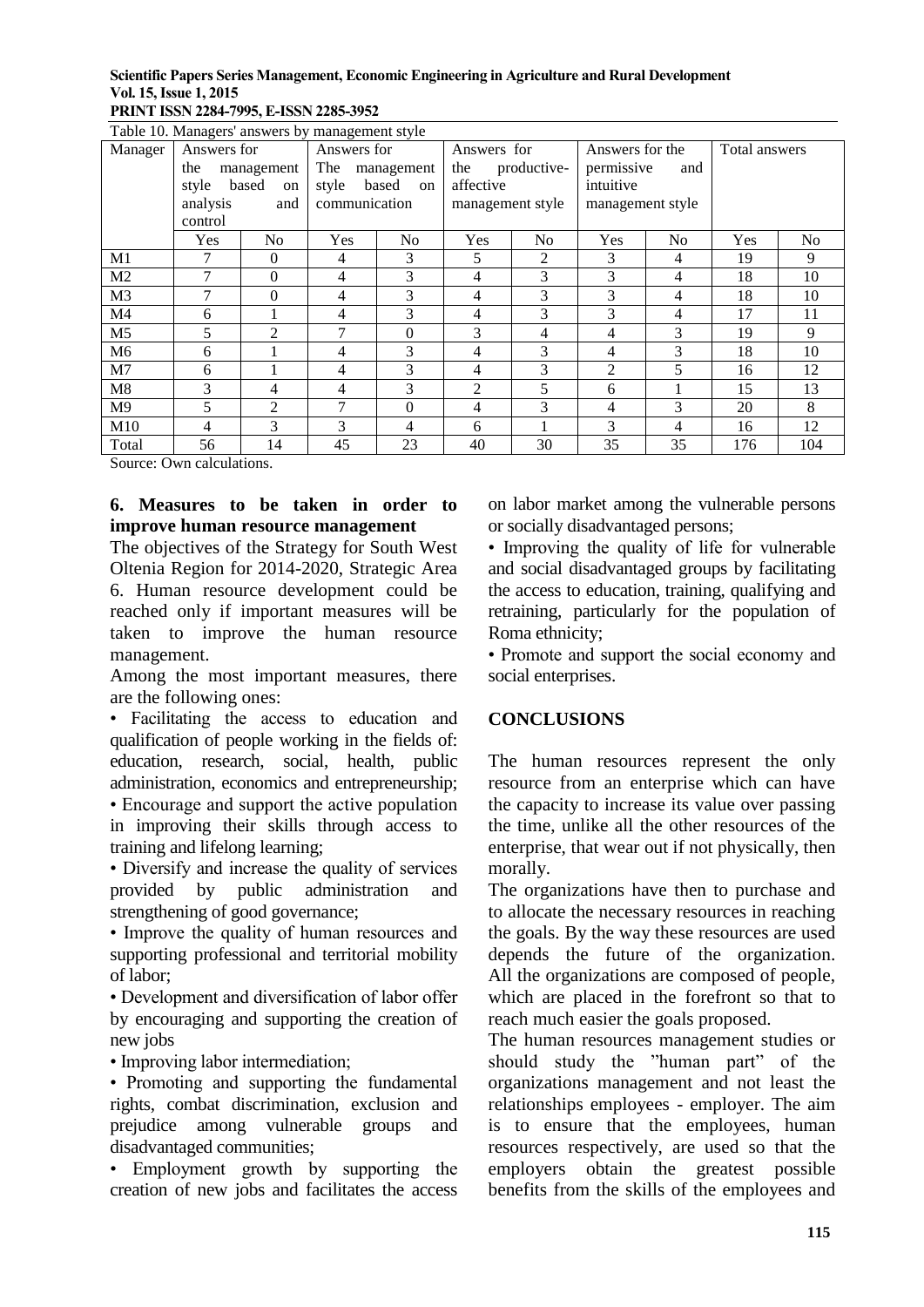#### **PRINT ISSN 2284-7995, E-ISSN 2285-3952**

they, in their turn, obtain both material and spiritual rewards at the workplace. The human resources management is based on finding a work psychology using techniques and procedures known as « personnel management », which is that part of the human resources management that concerns of ensuring resources for the organization, determining and meeting the needs at the work place, procedures and practical rules governing the relations between the organization and the human resource.

The study case regarding the South West Oltenia Region reflected how important are human resources mainly in agriculture, but also in the field of services, industry and constructions.

The high percentage of the rural population, the low productivity level, the low training level, the lack of material and financial resources are major aspects which the authorities should take into account in the future in order to increase performance and competitiveness of the local economy and solve the social problems.

In the human resource management, the managers' capacity and abilities to work with their subordinates depend on their professional knowledge and practical experience, communication skills, assertiveness, intuition, abilities to evaluate the strengths and weaknesses of their employees, to distribute the tasks and responsibilities in the most adequate way to each one, to explain all of them the objectives the company need to reach and the ways and measures required to fulfill the goals.

A good manager is the one capable to assess himself in a critical manner and consider that he should improve all the time his management style.

#### **REFERENCES**

[1]Balan-Nicolae Mariana, 2011, Youth Employment On The Romanian Labour Market In The Context Of The Current Economic And Financial Crisis, Annals of "Constantin Brancusi" University of Targu Jiu, Economy Series, Vol.2(1):101-112

[2]Chişu, V., 2002, The expert text book in human resources*.* Irecson Press House, Bucharest

[3]Cofas, E. 2013, Quantitative analysis of rural workforce resources in Romania. Scientific Papers. Series "Management, Economic Engineering in Agriculture and rural development", Vol. 13(3):59-64. [4]Costaiche, G. M., Niculae, I. 2014, Sustainable development in public health in the South West Muntenia Region and South West Oltenia Region, Scientific Papers. Series "Management, Economic

Engineering in Agriculture and rural development", Vol. 14(1):67-70 [5]Covrig Sabin Serban, 2007, Human resource

management, Ph.D.Thesis, Politechnical University, Bucharest, pp.202-206.

[6]Currie Dalton., 2009, Managing Human ResourceS in the Human Service, CODECS Press House, Bucharest.

[7]Deaconu Alexnadrina, Podgoreanu Simona, Rasca Lavinia, Factorul uman și performanțele organizației, http://www.biblioteca-

digitala.ase.ro/biblioteca/carte2.asp?id=370&idb

[8]Development Strategy for South West Oltenia Region, for 2014-2020, Strategic Area 6. Human resource development, social inclusion growth

[9]Drăghici, M., Smedescu, D. I., 2013, Analysis of agrotouristic infrastructure-Case of South West Oltenia Region, Scientific Papers. Series "Management, Economic Engineering in Agriculture and rural development", Vol. 13(4): 117-120

[10]Labour market information, 2014, https://ec.europa.eu/eures/main.jsp?catId=9462&lmi=Y &acro=lmi&lang=en&recordLang=en&parentId=&cou ntryId=RO&regionId=RO3&nuts2Code=RO31&nuts3 Code=null&mode=text&regionName=Sud-Vest

[11]Law no. 53/2003, Labour Code, republished with modifications and completions, Title III and Title IV.

[12]Lukacs, E., 2002, Professional performance assessment, Economic a Press House, Bucharest

[13]Mărginean, I., Precupețu, I., 2008, Life quality and sustainable development. Policies to streghten social coesion, Expert Press House, Bucharest

[14]National institute of Statistics, Romania's Yearbooks 2009, 2012, 2013

[15]Rabontu Cecilia Irina, Costescu Emilia Mihaela, 2013, Labor market in Development Region South West Oltenia, Realities and perspectives, Annals of 'Constnatin Brancusi" University of Targu Jiu, Economy Series, Issue 3/2013: 173-180

[16]Regional Development Plan 2014-2010 West Oltenia Region, Romania,

https://ec.europa.eu/growth/tools-databases/regionalinnovation-monitor/policy-document/regional-

development-plan-2014-2020-west-region-romania

[17] Robert L. Mathis, Panaite C. Nica, Costache Rusu (coordonatori), 1999, Managementul resurselor umane/ - Bucureşti: Editura Economică

[18]Statistical Division from Dolj County, 2012<br>[19]Stegaroiu Carina Elena, 2013, Sustainable [19]Stegaroiu Carina Elena, development of the labor market in South West Oltenia in the current economic circumstances